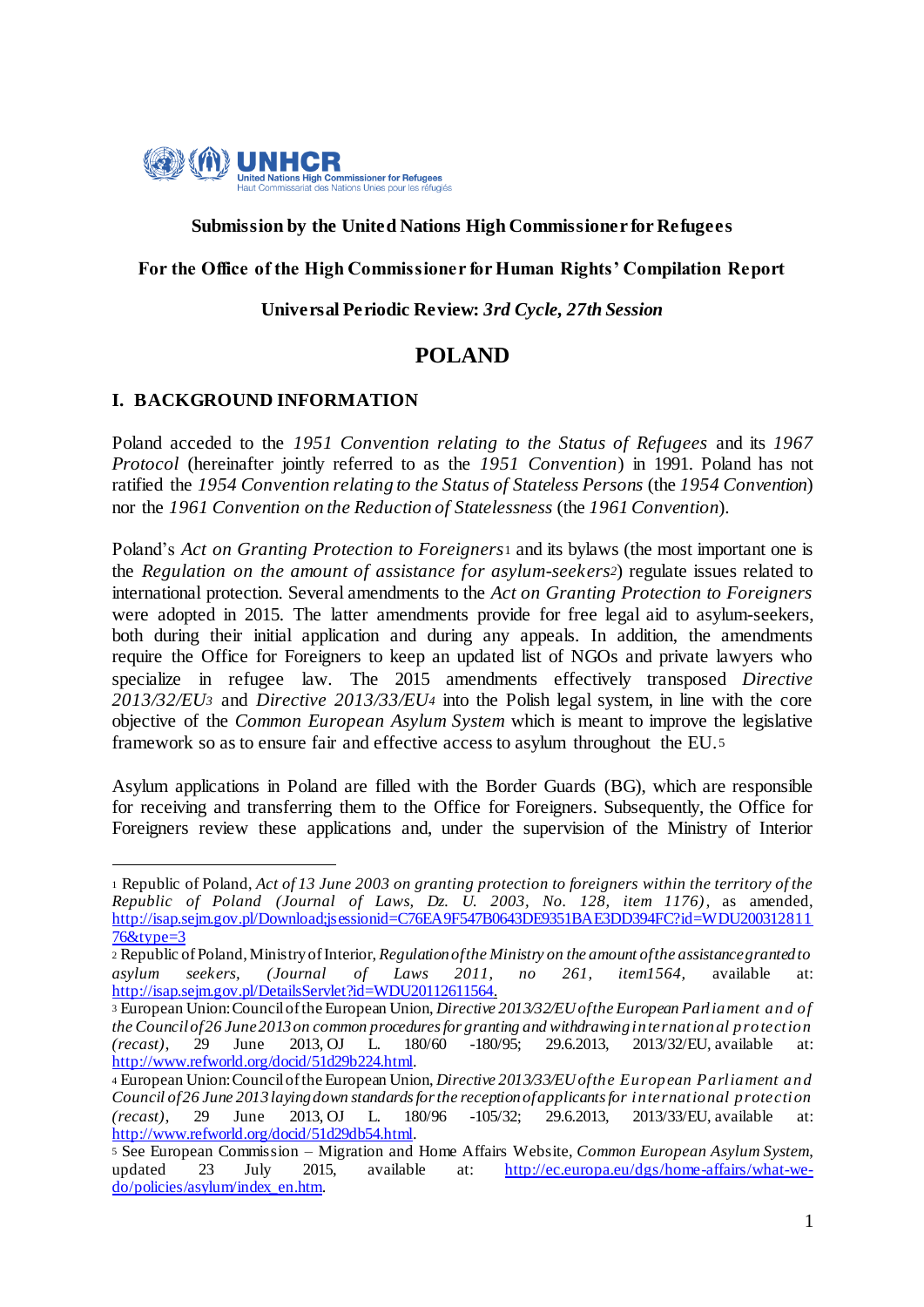and Administration, provides financial assistance to asylum-seekers. In addition, the Ministry of Family, Labour and Social Policy provides integration services for beneficiaries of international protection. However, according to a report by the Supreme Audit Office, these integration services were ineffective due to decentralization of the system and the lack of cooperation between responsible institutions.<sup>6</sup>

On 31 December 2015, the Office for Foreigners counted 4,456 persons with a valid residence card who had been granted international protection status.<sup>7</sup> In 2015, Poland registered 12,242 asylum applicants, 515 of whom were granted asylum. The vast majority of the decisions are on discontinuation due to absconding. The overall rate of positive decisions (granting refugee status or subsidiary protection) issued by two administrative instances<sup>8</sup> was 15.1 per cent. Russian and Ukrainian nationals submitted the highest number of asylum applications in 2015, with 7,922 and 2,295 applications respectively. There was an increase in the number of applications from Tajik nationals (540, the third highest number) and Syrian nationals (295) during 2015. According to the most recent census, in 2011, there were 2,020 stateless persons and 8,805 foreigners with undetermined nationality residing in Poland.

## **II. ACHIEVEMENTS AND POSITIVE DEVELOPMENTS**

#### **Positive developments linked to 2nd cycle UPR recommendations**

**Linked to 2nd cycle UPR recommendation no. 90.27:** "Consider signing and ratifying the *Council of Europe Convention* on preventing and combating violence against women and domestic violence (Norway)."<sup>9</sup>

We wish to note that Poland ratified the *Council of Europe Convention on preventing and combating violence against women and domestic violence<sup>10</sup>* (the *Istanbul Convention*) on 27 April 2015, which entered into force on 1 August 2015. Poland made two reservations to the *Istanbul Convention*: the first stipulates that Article 30 (2) only applies to victims with Polish or EU citizenship, and the second excludes perpetrators without Polish citizenship from Article 44 (1)(e). Despite these reservations, the ratification of the *Istanbul Convention* demonstrates a positive step towards addressing and combating sexual and gender-based violence (SGBV) in Poland. In addition, it shall strengthen the protection of the persons of concern to UNHCR in Poland both with regard to the asylum applications based on gender violence and *non-refoulement* of such victims (art. 60 and 61 of the above Convention) as well as the reception of the above persons, where some gaps still exist (see Issue 2 below).

## **III. KEY PROTECTION ISSUES, CHALLENGES AND RECOMMENDATIONS**

## **Challenges linked to outstanding 2nd cycle UPR recommendations**

 $\overline{a}$ <sup>6</sup> Information about the final report of the Supreme Audit Office on the system of social support for refugees in Poland, published on their website on 13 November 2015, is available at: https://www.nik.gov.pl/aktualnosci/nik-o-systemie-pomocy-spolecznej-dla-uchodzcow.html.

<sup>7</sup> Of the 4,456 persons, 1,545 had refugee status and the rest held a subsidiary protection status.

<sup>8</sup> The Office for Foreigners under the Ministry of Interior and the Refugee Board, an independent asylum body. <sup>9</sup> All recommendations made to Poland during its 2nd cycle UPR can be found in: "Report of the Working Group on the Universal Periodic Review of Poland" (09 July 2012), available at: http://ohchr.org/EN/HRBodies/UPR/Pages/PLSession13.aspx.

<sup>10</sup> Council of Europe,Council of Europe Convention on preventing and combating violence against women and domestic violence, 11 May 2011, available at: http://www.refworld.org/docid/4ddb74f72.html.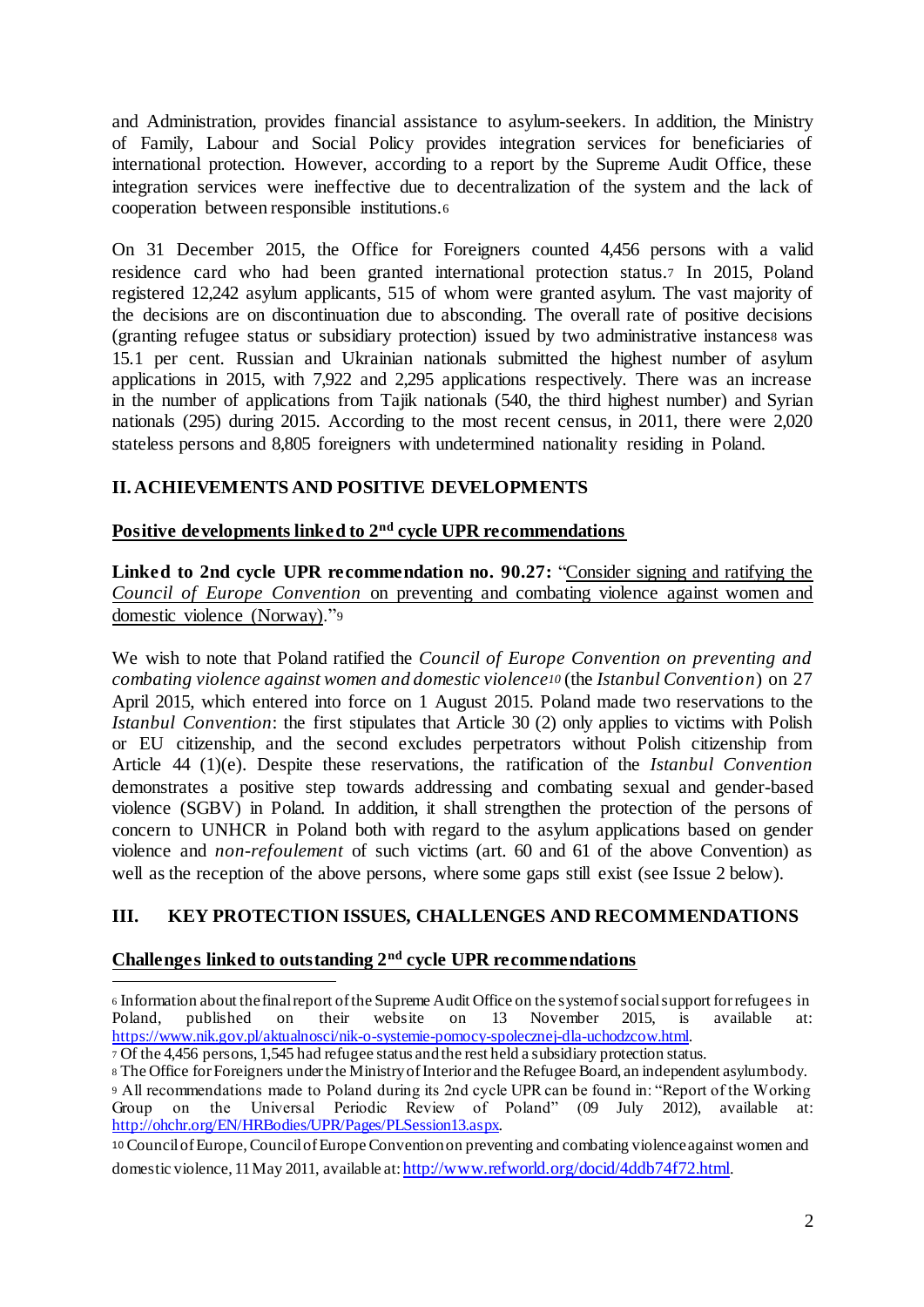## **Issue 1: Combatting discrimination and xenophobia**

**Linked to 2nd cycle UPR recommendation no. 90.48:** "Continue its efforts to investigate racially motivated crimes and to bring perpetrators to justice so that members of vulnerable groups can live in safety and dignity (Switzerland);" **and no. 90.61:** "Accelerate the finalization of the action plan by the Council for Counteracting Racial Discrimination, Xenophobia and Related Intolerance with a view to ensure a well-planned and coordinated approach in combating acts of racism and xenophobia (Indonesia)."

In recent years, there have been reports of a sharp increase in xenophobic and discriminatory attitudes towards asylum-seekers and beneficiaries of international protection. Some of the incidents involved host community reluctance to accept reception centres in their community. Additionally, following the refugee influx into Europe and the events in France (such as the 13 November 2015 and 14 July 2016 attacks), a more xenophobic and discriminatory attitude towards refugees and asylum-seekers has been observed. These attitudes and actions may significantly impair the ability of asylum-seekers and refugees to integrate into society and fully enjoy their rights.

Racially and ethnically-motivated crimes are penalized under the *Polish Penal Code.* The Police or Prosecutor's Office may receive a report from a victim or a witness prompting an investigation, or they may start an investigation and proceed *ex officio*. According to the information presented by the Prosecutor's Office in Parliament,<sup>11</sup> there have been 1,548 proceedings of crime-related cases of racism and xenophobia carried out in 2015. Most of the crimes referred to internet commentaries, signs or slogans, or verbal offences (51 per cent). During the same time period, charges were brought against 468 persons in 331 cases (21 per cent of all initiated cases); of the 205 court decisions rendered, 137 cases led to a conviction (of 180 persons) and 58 cases were withdrawn. This demonstrates a low percentage of successfully identified perpetrators, which may create an impression that there is impunity for racially and ethnically-motivated crimes in Poland.

Furthermore, UNHCR is concerned with the fact that the Council for Counteracting Racial Discrimination, Xenophobia and Related Intolerance, created in 2013 to coordinate activities of administrative bodies in the above areas, was dissolved on 27 April 2016. No replacement has been proposed so far.

## **Recommendations:**

1

UNHCR recommends that the Government of Poland:

- a) Reinforce administrative and institutional measures, including by re-establishing the Council for Counteracting Racial Discrimination, Xenophobia and Related Intolerance, in order to prevent and respond to incidents involving racial discrimination, xenophobia, and other forms of related intolerance including against asylum-seekers and beneficiaries of international protection;
- b) Undertake comprehensive public education campaigns to raise awareness of the harmful effects of racial discrimination and xenophobia;
- c) Ensure the investigation, prosecution, and punishment of any act of discrimination or violence motivated by the victim's national or ethnic identity; and

<sup>11</sup> Republic of Poland, Parliament's bulletin, Report from the sitting of the Commission of the National and Ethnic Minorities, p.24, available at: http://orka.sejm.gov.pl/kronika.nsf/0/D463AF0E32E24521C1257FB5002BC62A/%24File/kronika013\_8.pdf.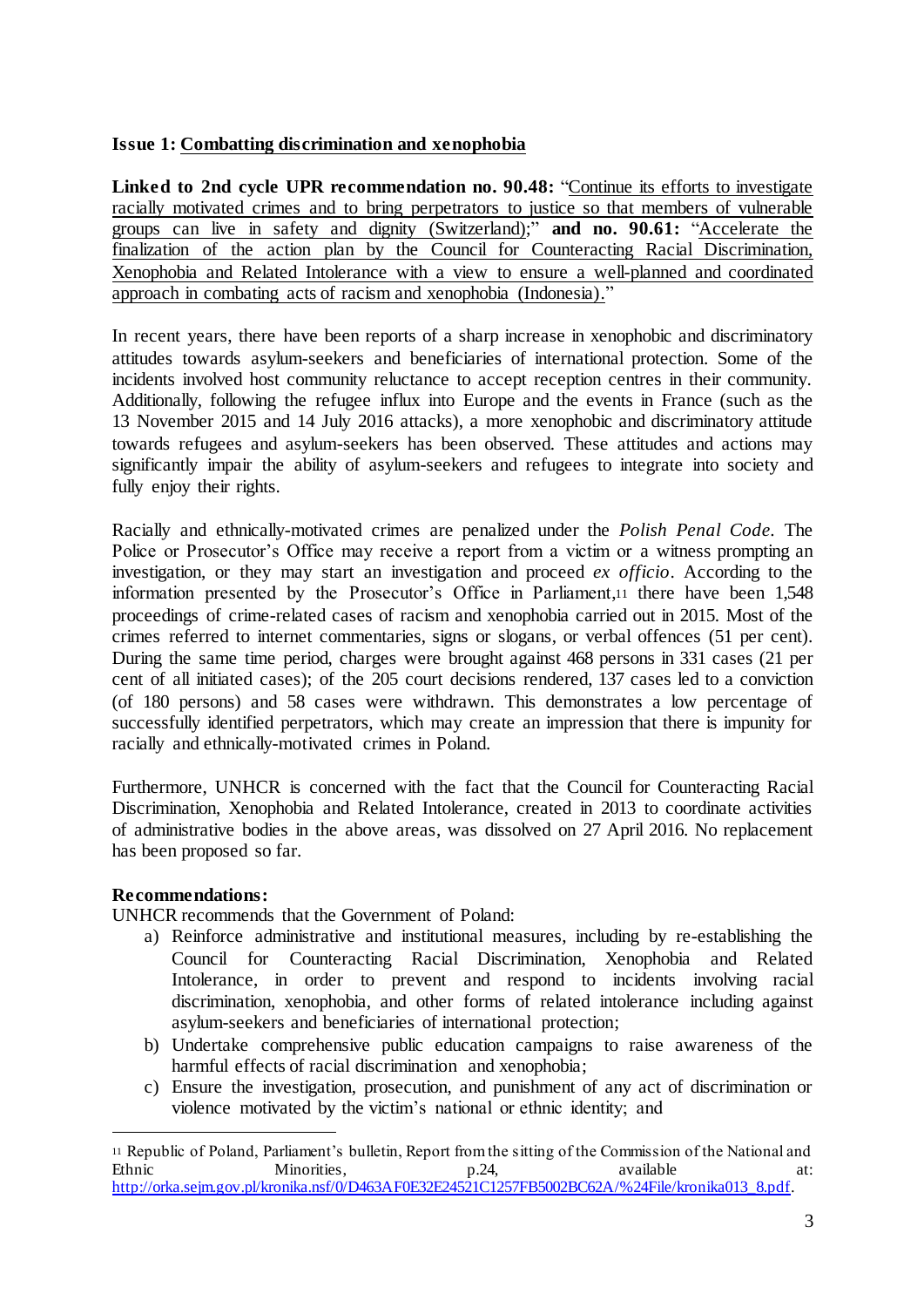d) Ensure proper coordination among administrative bodies and availability of funding in the field of preventing and combatting the racial discrimination, xenophobia, and other forms of related intolerance following the closing of the Council for Counteracting Racial Discrimination, Xenophobia and Related Intolerance.

## **Issue 2: SGBV**

**Linked to 2nd cycle UPR recommendation no. 90.81:** "Ensure that victims of domestic violence have access to adequate assistance, including legal and psychological counselling, medical help and shelter (Liechtenstein)."

Asylum-seekers and refugees living outside the reception facilities face difficulties in accessing sexual and gender-based violence (SGBV) prevention and response assistance due in part to geographic distance and/or isolation. As a result, those granted refugee status or subsidiary protection as well as asylum-seekers in Poland who are SGBV survivors or at-risk of SGBV rarely have access to information regarding the national SGBV response system, and consequently are not able to access available services.

Furthermore, the current national SGBV response system, known as the "Blue Line," has limited interpretation services, and is not prepared to respond to the particular needs of asylum-seeking and refugee SGBV survivors due to their limited knowledge of cultural differences and refugee situations, including possible traumatic experiences relating to past persecution.

#### **Recommendations:**

UNHCR recommends that the Government of Poland:

- a) Improve access to the national system for prevention and response to SGBV, particularly for asylum-seekers and refugees;
- b) Ensure that SGBV prevention and response assistance is fully accessible to all refugees and asylum-seekers in Poland, regardless of their geographic location; and
- c) Improve the availability of interpretation services for the SGBV response system and ensure that staff members are adequately trained and sensitized in order to effectively assist SGBV survivors who are refugees or asylum-seekers.

#### **Issue 3: Detention of children**

 $\overline{a}$ 

**Linked to 2nd cycle UPR recommendation no. 90.118:** "Improve the detention conditions of children of foreigners who seek to receive the status of refugees and who live in the territory of Poland in closed facilities (Russian Federation);" **and 90.121: "**Take measures to improve detention conditions of migrant-children and ban legally the practice of detaining those children (Belarus)."<sup>12</sup>

Asylum-seekers in Poland may be detained based on a court ruling, following the BG request.<sup>13</sup> The *Law on Foreigners,*<sup>14</sup> which entered into force on 1 May 2014, introduced

<sup>12</sup> In addition to: *Ibid*., no. 45a: "Avoid all forms of detention of asylum seekers under 18 years of age and families with children and consider all possible alternatives, including unconditional release, prior to detention." <sup>13</sup> Border Guard upon the apprehension of a foreigner may apply the alternatives to detention themselves or file the motion to the Court to decide if to detain a foreigner or apply the alternatives.

<sup>14</sup> Republic of Poland, Act of 12 December 2013 on foreigners (Journal of Laws, Dz. U. 2013 item 1650 with further amendments), available at: http://isap.sejm.gov.pl/Download?id=WDU20130001650&type=3.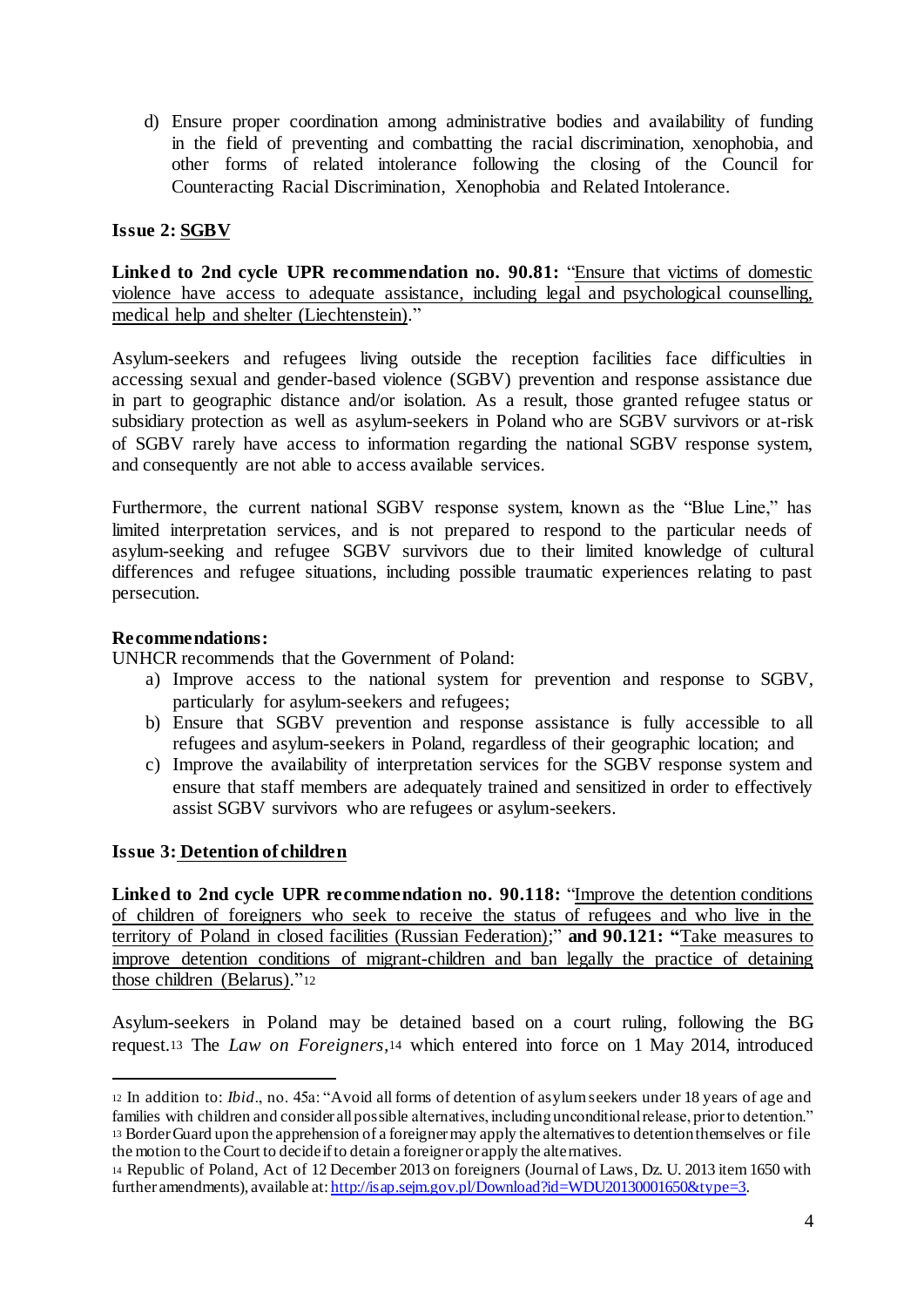alternatives to detention.<sup>15</sup> However, it still provides for the possibility of placing asylumseekers in detention, including accompanied children.<sup>16</sup> Furthermore, children placed in detention in Poland are only offered individual tuition programs which are in practice limited to only a few hours of teaching per week. This practice does not enable these children to fully enjoy their right to education, recognized under Article 28 of the *Convention on the Rights of the Child*<sup>17</sup> (*CRC*) which was ratified by Poland on 7 June 1991.

For UNHCR, the detention of asylum-seekers should only be used as a measure of last resort, and for as short as possible. Furthermore, UNHCR strongly believes that, in principle, children who are asylum-seekers should not be detained. As in all cases involving children, their best interests will remain of paramount importance. Thus, this requires for the Government to consider all possible alternatives, including unconditional release, prior to detention. This should not be limited to unaccompanied children or separated minors, but should be extended to all cases involving children, which implies that families with children or asylum-seeking adults who are responsible for children should only be detained in exceptional circumstances. Detention of children is permitted only as a measure of last resort and only when it is 'in the best interest of the child,' for the shortest appropriate period of time in conditions that ensure the realization of the rights enshrined in the *CRC,* including access to education and health. In addition, as a general rule, pregnant women and nursing mothers, who both have specific needs, should not be detained. Alternative arrangements should take into account the particular needs of children, in particular girls, including safeguards against SGBV and exploitation.

## **Recommendations:**

UNHCR recommends that the Government of Poland:

- a) End the detention of children, including accompanied, unaccompanied or separated children;
- b) Implement, without delay, alternatives to the detention of children in law and in practice;
- c) Where unavoidable, ensure that detention is only applied as a measure of last resort and for the shortest appropriate period of time, while also ensuring children's access to full-time education; and
- d) Ensure that the best interests of the child is determined prior to any court's decision on detention.

#### **Issue 4: Statelessness**

 $\overline{a}$ 

**Linked to 2nd cycle UPR recommendation no. 90.98**: "Continue its efforts to assure birth registration of all children including the children of undocumented migrants (Holy See)."

<sup>15</sup> Among the alternatives there are: 1) Obligation to live in a specified area (i.e. town or village), 2) Obligation to report to designated unit of the Border Guard (usually once in two/three weeks), 3) Bail and 4) Seizure of the travel document.

<sup>16</sup> UNHCR notes that there is a discrepancy between the treatment of accompanied and unaccompanied asylumseeking children in Poland in regards to detention. Accompanied asylum-seeking children may be placed in detention with their family member(s) if an adult family member is in detention. In contrast, under the current existing legal regulations, unaccompanied children either applying for asylum or under the age of 15 old cannot be placed in detention.

<sup>17</sup> UN General Assembly,*Convention on the Rights of the Child*, 20November 1989, United Nations, Treaty Series, vol. 1577, p. 3, available at: http://www.refworld.org/docid/3ae6b38f0.html [accessed 20 July 2016] (hereinafter referred to as "*CRC*").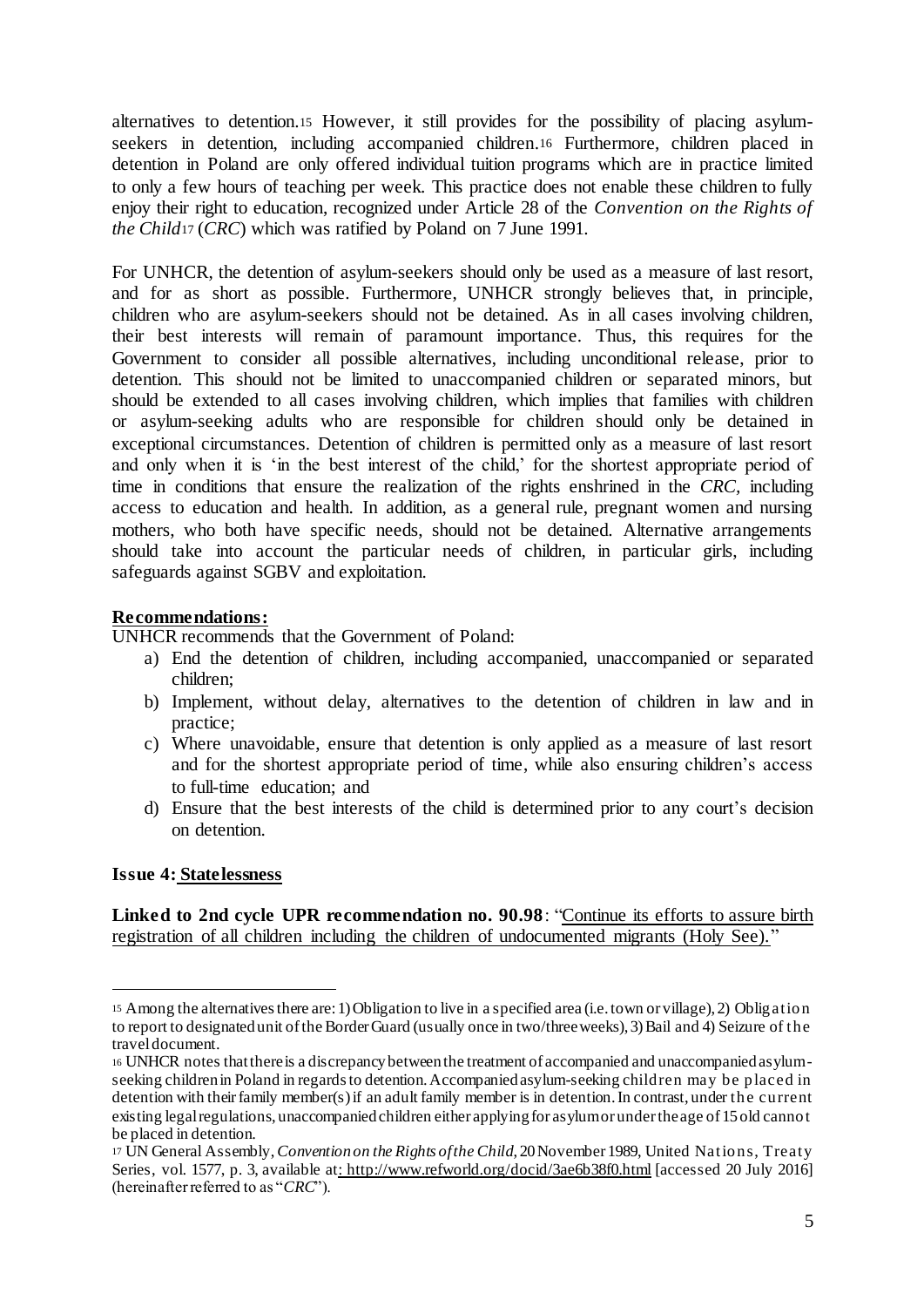As previously stated, Poland has not ratified the *1954 Convention* nor the *1961 Convention*. While Polish legal regulations,<sup>18</sup> to a large extent, meet the standards set out in the two main international statelessness instruments, there are still gaps that may lead to statelessness; in particular, the fact that children born to parents who non-nationals, or children whose fathers have denied paternity, cannot acquire citizenship.<sup>19</sup>

Stateless persons in Poland are left in a legal limbo due to the lack of a statelessness determination procedure. Without a passport or travel documents they cannot leave the Polish territory. In addition, absence of a work permit in Poland also prevents access to social benefits and public healthcare.<sup>20</sup>

Accession to both the *1954 Convention* and the *1961 Convention* would strengthen the legal framework for the protection of stateless persons and for the prevention of statelessness in Poland. It would ensure the respect for, and observance of, human rights and fundamental freedoms for all without discrimination. In that sense, the Committee on the Rights of the Child, in paragraph 19 of its *Concluding Observations* (30 October 2015), recommended that Poland "[c]onsider acceding to the *1954 Convention Relating to the Status of Stateless Persons* and the *1961 Convention on the Reduction of Statelessness*."<sup>21</sup>

## **Recommendations:**

 $\overline{a}$ 

UNHCR recommends that the Government of Poland:

- *a)* Accede to the *1954 Convention Relating to the Status of Stateless Persons* and the *1961 Convention on the Reduction of Statelessness*;
- b) Ensure that the *Law on Polish Citizenship* provides adequate safeguards against statelessness at birth; and
- c) Take appropriate measures to address the problem of children with undetermined nationalities residing in its territory.

## **Additional protection challenges**

## **Issue 5: Protection of persons with specific needs**

UNHCR welcomes recent initiatives undertaken by the Polish authorities in cooperation with civil society to address the situation of applicants with specific needs in the asylum and reception procedures.<sup>22</sup> However, concerns remain about the lack of a comprehensive mechanism to identify and support people with specific needs. According to Polish law, when medical or psychosocial examinations indicate that a person is, among others, a victim of

<sup>18</sup> Republic of Poland, Law on Polish Citizenship of 2 April 2009, Journal of Laws of 2012, item 161, with later changes: http://isap.sejm.gov.pl/Download?id=WDU20120000161&type=3

<sup>19</sup> This may happen, for example, when obtaining the citizenship requires official registration with the authorities of the country of nationality and refugees or asylum-seekers do not have accessthis procedure.

<sup>20</sup> The Halina Niec Legal Aid Centre, "The Invisible. Stateless persons in Poland", a report of 2013, http://media.wix.com/ugd/1fb8cf\_44ee51f3190242c7a3d6b77ad05c7428.pdf

<sup>21</sup> Committee on the Rights of the Child, *Concluding Observations*, (30 October 2015), CRC/C/POL/CP/3-4, para. 19, 19, available at:

http://tbinternet.ohchr.org/\_layouts/treatybodyexternal/Download.aspx?symbolno=CRC%2fC%2fPOL%2fCO%  $2f\overline{3}$ -4&Lang=en.

<sup>22</sup> Projects such as: "Streamlining of identification of people with special needs in the procedure for granting the refugee status" (2014 – 2015); "I notice, I help – integration and development of activities and procedures of the Office for Foreigners and Border Guard with regard to complex identification of vulnerable groups among persons looking for protection within the territory of the Republic of Poland";and "Procedure for handling foreigners requiring special treatment with regard to social aid", source from the Office for Foreigners.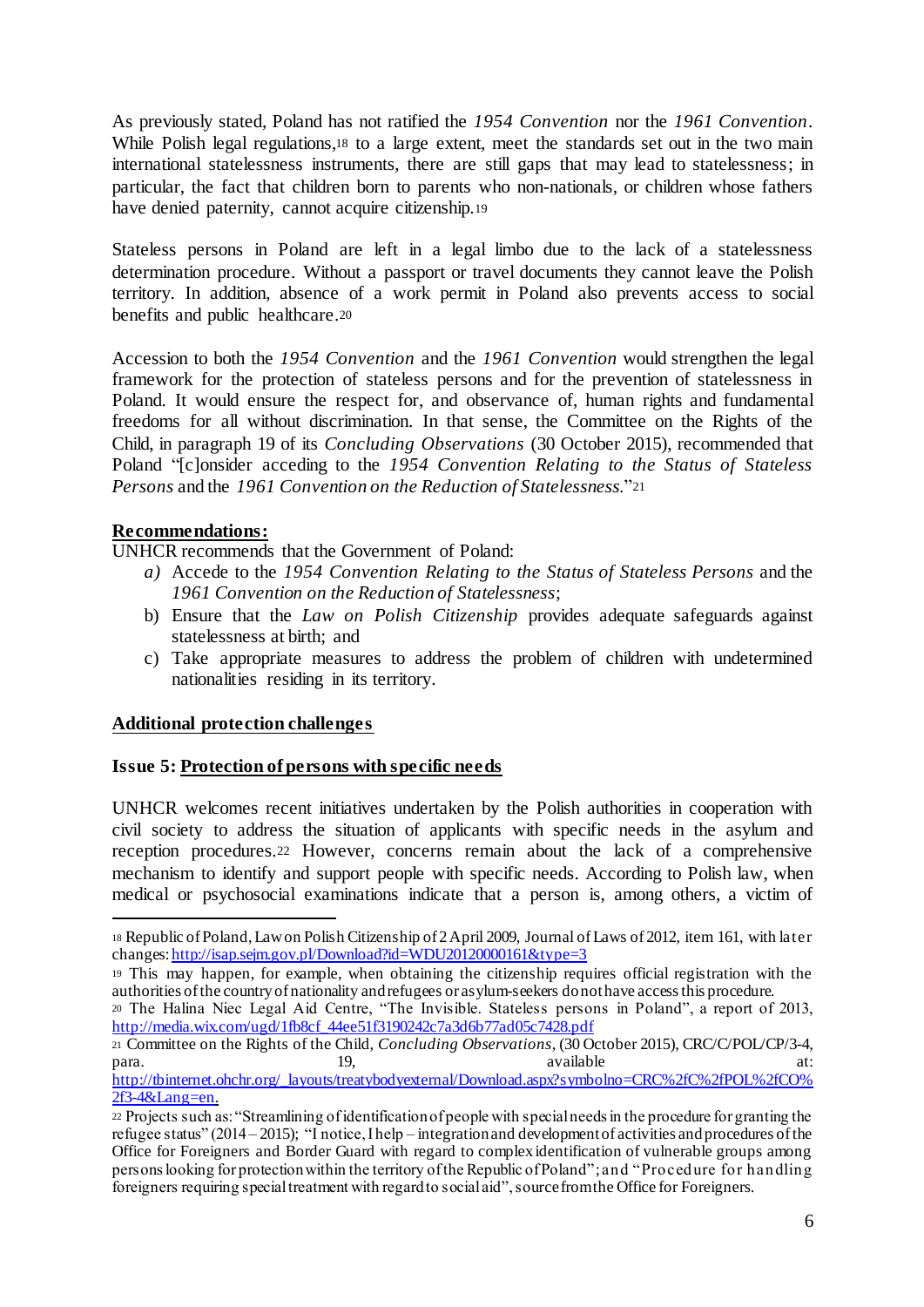violence or is disabled, she/he should be provided with support and appropriate treatment during the asylum procedure in line with his/her specific needs.<sup>23</sup> There are initiatives by relevant authorities, UNHCR and NGOs aimed at improving the situation of asylum-seekers and refugees with specific needs in the country. However, so far in practice there is limited systematic support available regarding the proper identification of persons with specific needs and their treatment throughout the asylum procedure and beyond.

#### **Recommendations:**

 $\overline{a}$ 

UNHCR recommends that the Government of Poland:

- a) Strengthen the currently developed system of early identification and referral of asylum-seekers and beneficiaries of international protection with specific needs, including by ensuring those working with them have received appropriate training; and
- b) Provide adequate support for asylum-seekers and beneficiaries of international protection with specific needs.

**Human Rights Liaison Unit Division of International Protection UNHCR September 2016**

<sup>23</sup> Republic of Poland, *Act of 13 June 2003 on granting protection to foreigners within the territory of the Republic of Poland (Journal of Laws, Dz. U. 2003, No. 128, item 1176)*, as amended, http://isap.sejm.gov.pl/Download;jsessionid=C76EA9F547B0643DE9351BAE3DD394FC?id=WDU200312811  $76\&$ type=3, See Article 68 for the full list.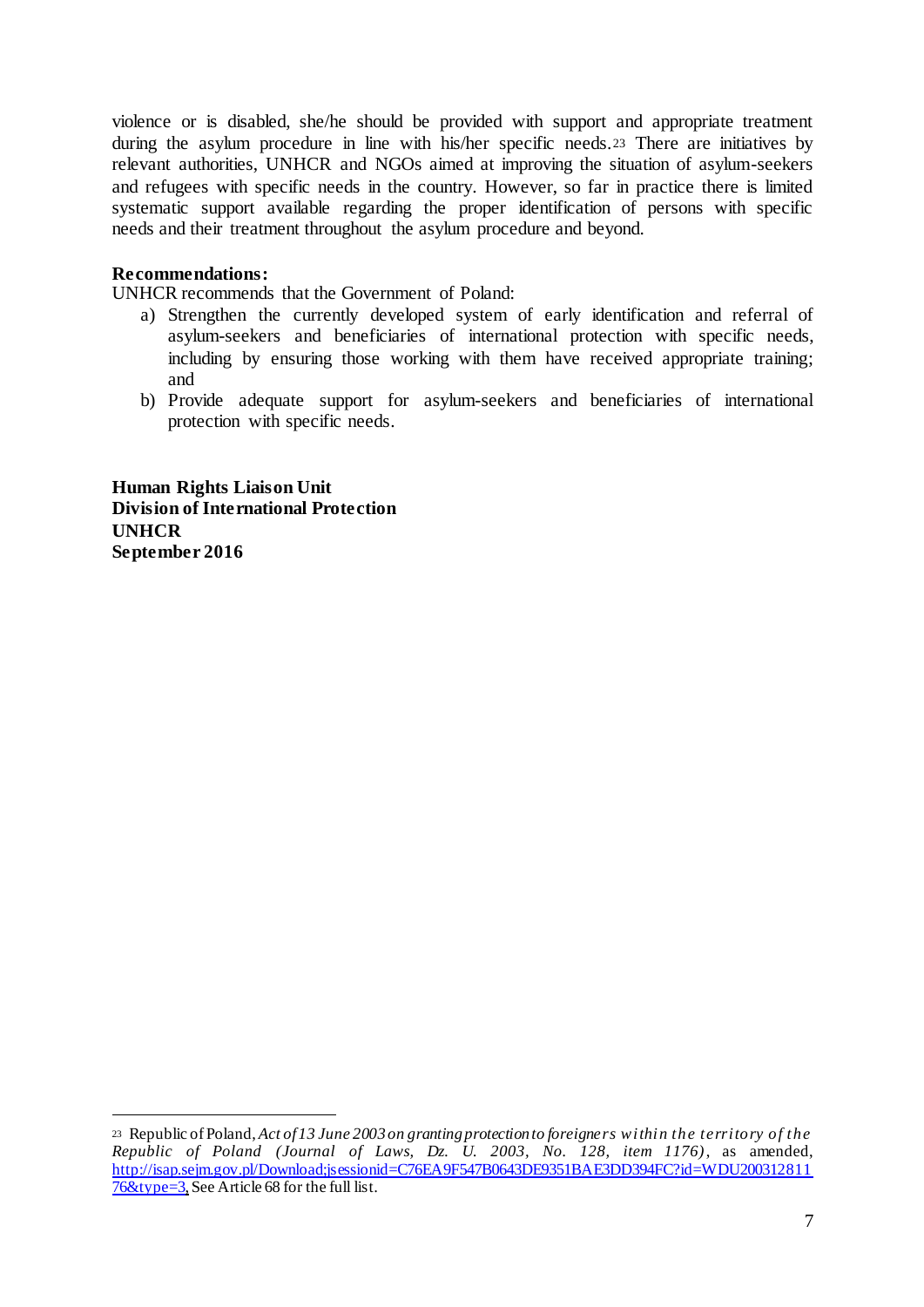# **ANNEX**

#### **Excerpts <sup>24</sup>of relevant Recommendations from the 2nd cycle Universal Periodic Review, Concluding Observations from UN Treaty Bodies and Recommendations of Special Procedures mandate holders**

## **POLAND**

We would like to bring your attention to the following excerpts from the 2nd cycle UPR recommendations, UN Treaty Monitoring Bodies' Concluding Observations, and recommendations from UN Special Procedures mandate holders' reports relating to issues of interest and persons of concern to UNHCR with regards to Poland.

#### **I. Universal Periodic Review (Second Cycle – 2012)**

| Recommendation <sup>25</sup>                                                                                                                                                                                                                                    | <b>Recommending   Position26</b><br>State/s |                     |  |
|-----------------------------------------------------------------------------------------------------------------------------------------------------------------------------------------------------------------------------------------------------------------|---------------------------------------------|---------------------|--|
| <b>Migrants</b>                                                                                                                                                                                                                                                 |                                             |                     |  |
| 90.36. Adopt measures to adapt the migratory policies to the<br>standards established by the International Convention on the<br>Protection of the Rights of all Migrant Workers and<br>Members of their Families;                                               | Mexico                                      | Noted <sub>27</sub> |  |
| 90.39. Take measures to guarantee full access to education<br>and to health to all vulnerable groups, including illegal<br>migrants;                                                                                                                            | <b>Holy See</b>                             | Supported           |  |
| 90.119. Ensure basic services for children of irregular<br>migrants, including education, health and medical care;                                                                                                                                              | Uruguay                                     | Supported           |  |
| Non-discrimination, hate crime, racism and xenophobia                                                                                                                                                                                                           |                                             |                     |  |
| 90.45. Redouble its efforts to address racially motivated<br>hate crimes by ensuring that all such incidents are<br>thoroughly investigated and that perpetrators are brought to<br>justice, and to continue to raise awareness of its people on<br>this issue; | Malaysia                                    | Supported           |  |

 $\overline{a}$ <sup>24</sup> These excerpts have been provided by the Human Rights Liaison Unit as an attachment with the call for input and can be included in the submission as an annex.

<sup>25</sup> All recommendations made to Poland during its 2nd cycle UPR can be found in: "Report of the Working Group on the Universal Periodic Review of Poland" (09 July 2012), available at: http://ohchr.org/EN/HRBodies/UPR/Pages/PLSession13.aspx.

**<sup>26</sup>** Poland's views and replies can be found in: *Addendum* (7 September 2012), available at: http://ohchr.org/EN/HRBodies/UPR/Pages/PLSession13.aspx.

<sup>27</sup> *Addendum:* "There are no immediate plans for Poland to ratify the Convention on the Protection of the Rights of all the Migrant Workers and their Families; however, the Polish Government remains fully committed to the protection of rights of members of all vulnerable groups, including migrants. (90.36)."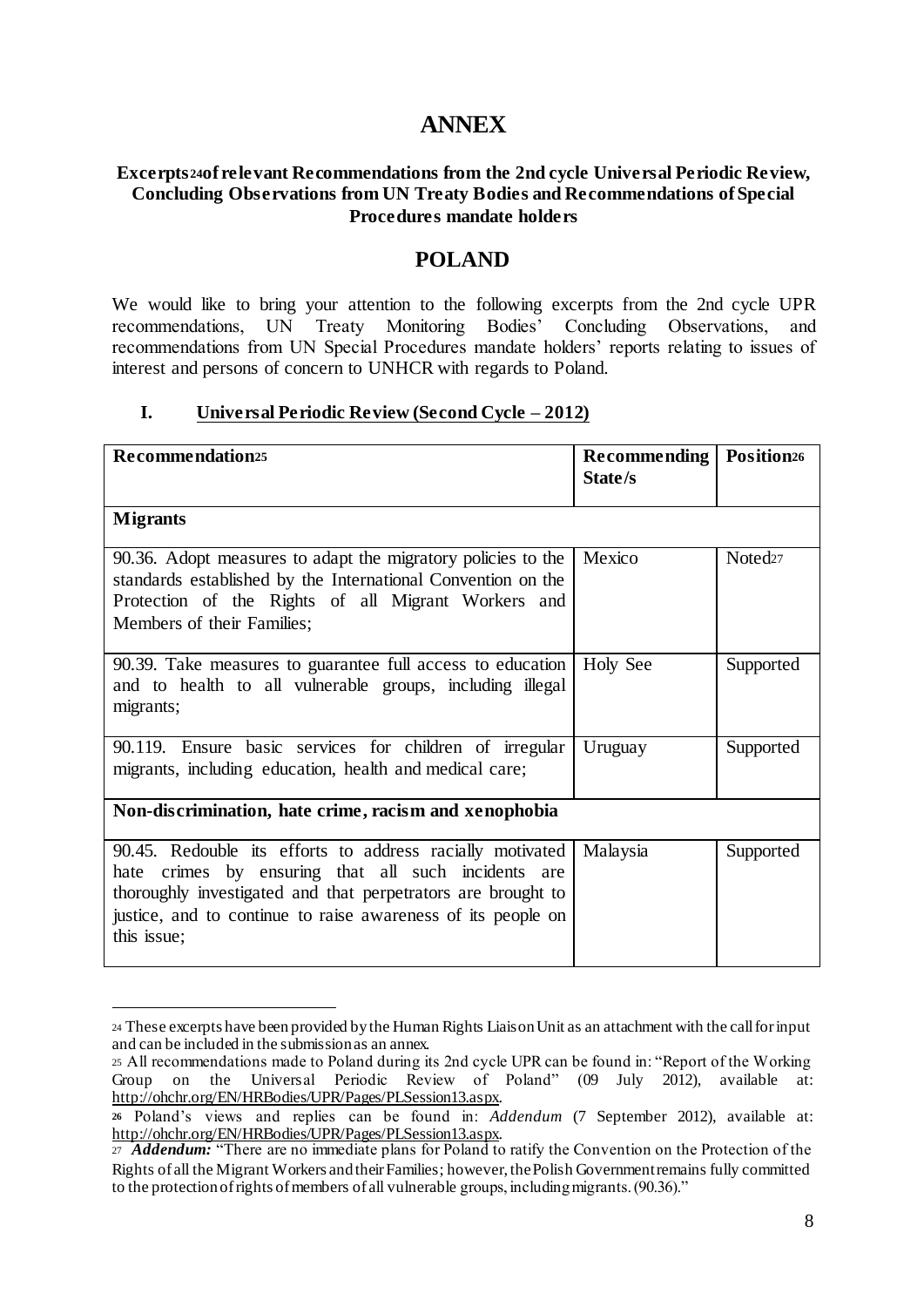| 90.46. Adopt additional measures in order to avoid the<br>crime of incitement to hate and to promote the fight against<br>discrimination and racism;                                                                                                                 | Peru                      | Supported |
|----------------------------------------------------------------------------------------------------------------------------------------------------------------------------------------------------------------------------------------------------------------------|---------------------------|-----------|
| 90.47. Strengthen measures to prevent racist violence, hate<br>crimes and discrimination against foreigners, especially<br>Muslims, Roma and the people of African origin;                                                                                           | Republic<br>of l<br>Korea | Supported |
| 90.48. Continue its efforts to investigate racially motivated<br>crimes and to bring perpetrators to justice so that members<br>of vulnerable groups can live in safety and dignity;                                                                                 | Switzerland               | Supported |
| 90.49. Put in place a legislation to criminalize the promotion<br>of racial hatred and discrimination as well as further<br>promote tolerance through public awareness campaigns and<br>education;                                                                   | Thailand                  | Supported |
| 90.50. Enact public awareness campaigns and government<br>increased enforcement of anti-<br>training,<br>well as<br>as<br>discrimination and hate crime laws, in order to decrease<br>anti-Semitism and discrimination against members of ethnic<br>minority groups; | <b>United States</b>      | Supported |
| 90.51. Take measures to combat de facto and de jure<br>discrimination towards irregular migrants;                                                                                                                                                                    | Uruguay                   | Supported |
| 90.52. Consider establishing in its domestic legal system<br>norms that strengthen the fight against discrimination;                                                                                                                                                 | Argentina                 | Supported |
| 90.53. Further strengthen its policies and programmes<br>aimed at combating discrimination and intolerance and<br>ensure that incidents are subject to prompt and independent<br>investigation and effective prosecution;                                            | Austria                   | Supported |
| 90.54. Strengthen measures to eradicate incitement to ethnic<br>or religious hatred and xenophobia;                                                                                                                                                                  | Iraq                      | Supported |
| 90.55. Adopt strong anti-discrimination policies and address<br>hate crimes by ensuring that such incidents are thoroughly<br>investigated;                                                                                                                          | <b>Brazil</b>             | Supported |
| 90.56.<br>Make more efforts<br>in law<br>making and law<br>enforcement to combat incitement to racial and religious<br>discrimination in the internet;                                                                                                               | China                     | Supported |
| 90.57. Take effective measures to combat racism and<br>incitement to racial hatred;                                                                                                                                                                                  | Cuba                      | Supported |
| 90.60. Further adopt and enact legislation to criminalise<br>racially-motivated<br>and<br>and hate<br>racial<br>crimes;<br>to<br>institutionalise national mechanisms for the collection of                                                                          | Egypt                     | Supported |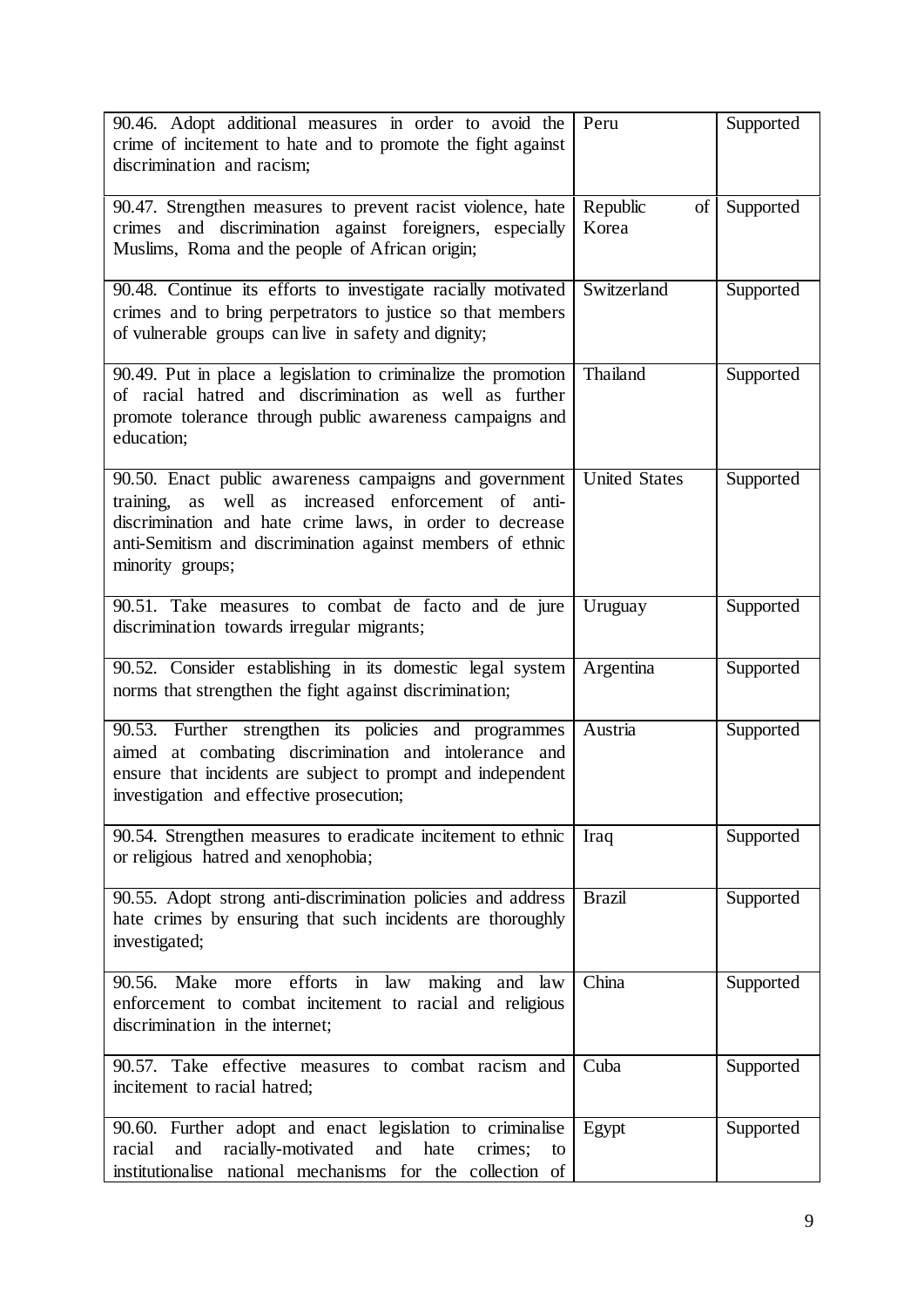| data on, and monitoring of, incidents of racism, racial<br>discrimination and xenophobia; and to adopt laws and<br>concrete measures to ensure the prompt, impartial and<br>independent investigation, prosecution and punishment of<br>perpetrators of incidents of racial, and racially-motivated<br>hate speech, discrimination, and crimes; |                       |           |  |
|-------------------------------------------------------------------------------------------------------------------------------------------------------------------------------------------------------------------------------------------------------------------------------------------------------------------------------------------------|-----------------------|-----------|--|
| 90.61. Accelerate the finalization of the action plan by the<br>Counteracting Racial<br>Discrimination,<br>for<br>Council<br>Xenophobia and Related Intolerance with a view to ensure a<br>well-planned and coordinated approach in combating acts of<br>racism and xenophobia;                                                                 | Indonesia             | Supported |  |
| 90.62. Intensify measures to combat the manifestation of<br>racism and anti-Semitism, including by police officers;                                                                                                                                                                                                                             | <b>Belarus</b>        | Supported |  |
| 90.63.<br>Consider,<br>strengthening<br>necessary,<br>anti-<br>as<br>discrimination policies and measures, paying particular<br>attention to reception centres for asylum seekers and within<br>the national programme against Racial Discrimination,<br>Xenophobia and related intolerance;                                                    | Ireland               | Supported |  |
| 90.64. Conduct immediate, independent, objective and<br>adequate investigations in all cases of racially motivated<br>crimes and hate crimes in the framework of judicial process;                                                                                                                                                              | Uzbekistan            | Supported |  |
| 90.65. Implement more effective monitoring of alleged<br>cases of discrimination, ethnic and national hostilities, and<br>racial or ethnic hatred;                                                                                                                                                                                              | Uzbekistan            | Supported |  |
| <b>LGBTI</b>                                                                                                                                                                                                                                                                                                                                    |                       |           |  |
| 90.66. Include sexual orientation and gender identity in the<br>hate speech provisions of the national Criminal Code, and<br>adopt appropriate legal measures making sexual orientation<br>and gender identity as possible discrimination grounds in<br>any context;                                                                            | Slovenia              | Supported |  |
| 90.70. Strengthen anti-discrimination laws with regard to a<br>better protection of LGBT persons and persons with<br>disabilities;                                                                                                                                                                                                              | Austria               | Supported |  |
| 90.71. The adoption of policies that safeguard the rights of<br>LGBT people and fight discrimination based on sexual<br>orientation;                                                                                                                                                                                                            | <b>Brazil</b>         | Supported |  |
| <b>Detention conditions</b>                                                                                                                                                                                                                                                                                                                     |                       |           |  |
| 90.74. Solve the problem of the prison overcrowding and<br>detention conditions to meet international<br>the<br>make                                                                                                                                                                                                                            | Russian<br>Federation | Supported |  |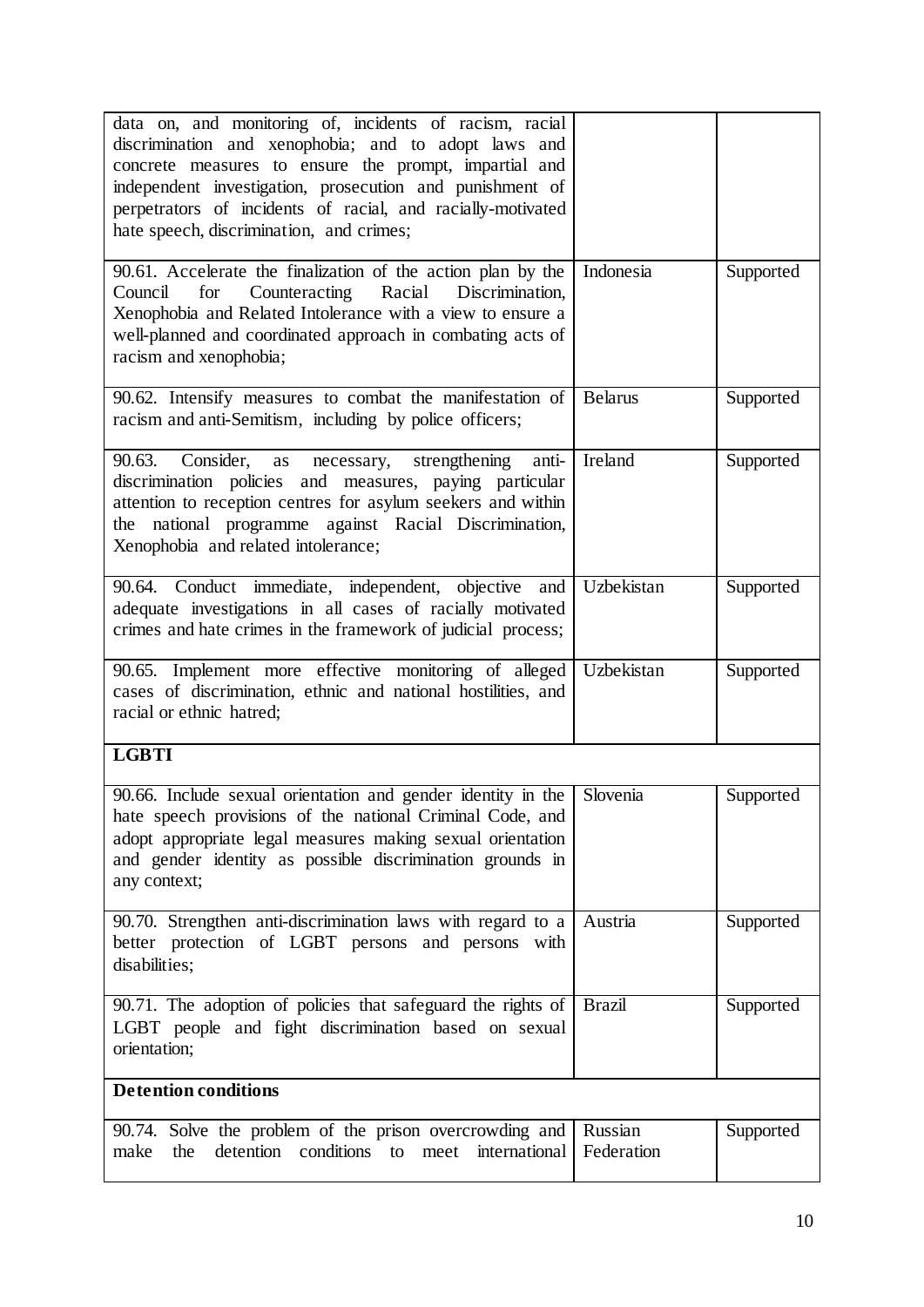| standards;                                                                                                                                                                                                                                                                               |                       |                              |
|------------------------------------------------------------------------------------------------------------------------------------------------------------------------------------------------------------------------------------------------------------------------------------------|-----------------------|------------------------------|
| 90.75. Take additional legal and other measures to reduce<br>pre-trial detention and overcrowding in detention facilities<br>through increased resort to alternative forms of punishment;                                                                                                | Austria               | Supported                    |
| 90.77. Strengthen measures to address overcrowding in<br>detention centres, including through increased resort to<br>alternative forms of punishment and adopt measures to<br>reduce the use of pre-trial detention;                                                                     | Ireland               | Supported                    |
| 90.118. Improve the detention conditions of children of<br>foreigners who seek to receive the status of refugees and<br>who live in the territory of Poland in closed facilities;                                                                                                        | Russian<br>Federation | Partially<br>Supported<br>28 |
| <b>Trafficking</b>                                                                                                                                                                                                                                                                       |                       |                              |
| 90.82. Continue to take measures to guarantee the rights of<br>victims of the crime of trafficking, especially in the area of<br>physical and psychological care;                                                                                                                        | Chile                 | Supported                    |
| 90.84. Bring its domestic legislation relating to the<br>protection of the rights of children, especially in cases of<br>child prostitution, child pornography, and child victims of<br>trafficking, in line with its obligations under the CRC;                                         | Thailand              | Supported                    |
| 90.86. Adopt immediate measures, including legislative to<br>eradicate sexual exploitation of children and recruitment of<br>adolescents into prostitution. Provide for the relevant legal<br>protection for child victims of human trafficking in the<br>framework of judicial process; | <b>Belarus</b>        | Partially<br>Supported<br>29 |
| <b>Roma</b> minority                                                                                                                                                                                                                                                                     |                       |                              |
| 90.113. Enhance effort towards full integration of the Roma<br>community into the society with a view to improve their<br>overall living condition;                                                                                                                                      | Malaysia              | Supported                    |
| 90.115. Strengthen its efforts to fully integrate the Roma<br>into society and to combat discrimination against them, so<br>they can enjoy their economic, social and cultural rights,<br>especially in education, employment and housing;                                               | Chile                 | Supported                    |

<sup>28</sup> *Addendum:* "Partially accepted; an amendment to the Law on Foreigners is being prepared in order to introduce a ban on detaining children under 13 in closed facilities; however, it is going to be applied only to children seeking to receive the status of refugees; a complete ban on placing minors and their guardians in closed facilities could lead to negative trend of using children by adults for migratory purposes as a s afeguard against being placed in closed facilities. (90.118)".

 $\overline{a}$ 

<sup>&</sup>lt;sup>29</sup> *Addendum:* "The Government of Poland is particularly committed to the protection of rights of members of the most vulnerable groups of the society, including children; specific provisions protecting children are included in Polish legislation, for example in Penal Code; the provisions regarding child prostitution, child pornography and sale of children are already included in the Polish Penal Code. (90.86)".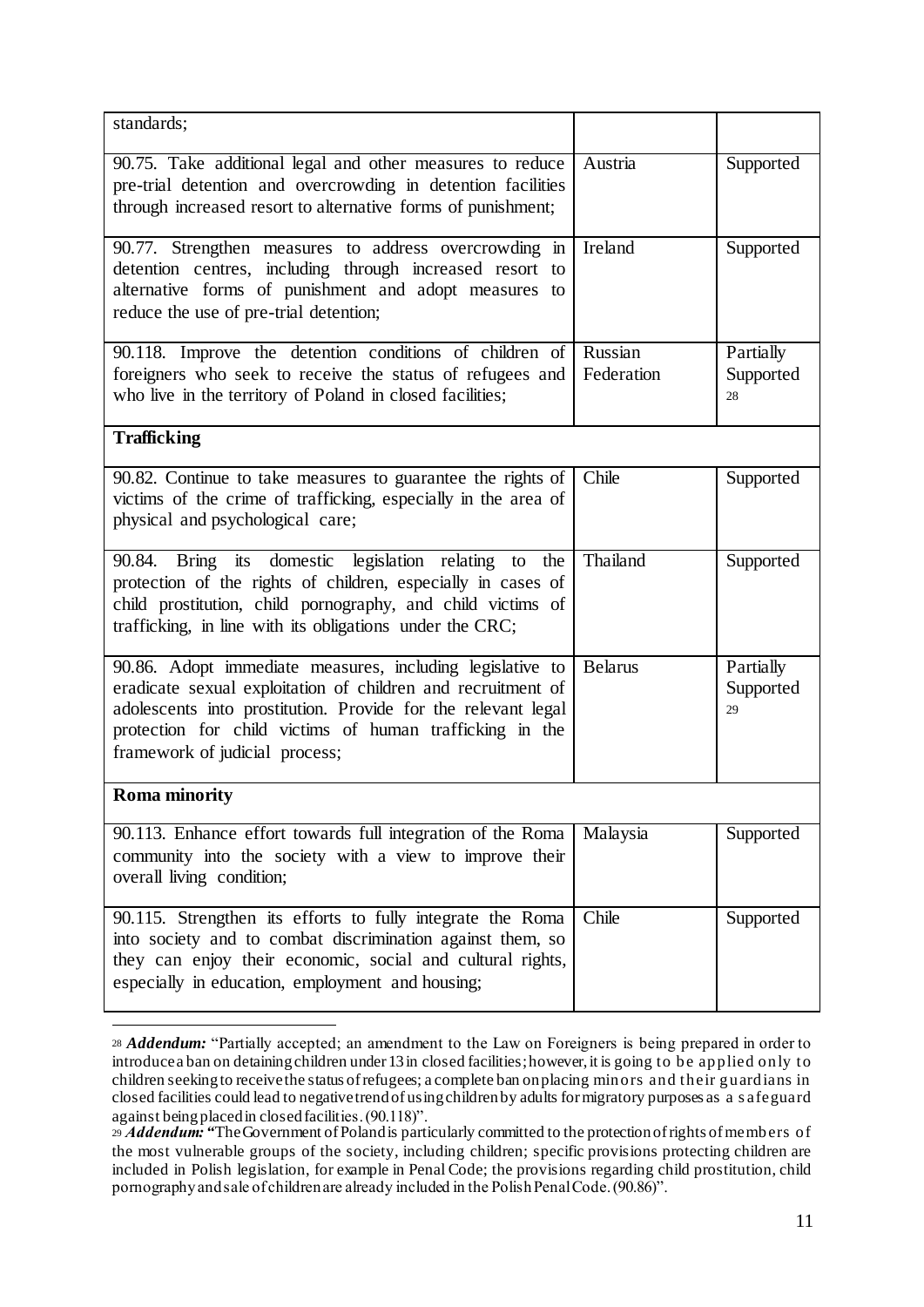| 90.117. Ensure full implementation of the right to education<br>of persons belonging to national minorities in particular to<br>refrain from closing schools with minority language of<br>instruction, to provide necessary funding for these schools,<br>also to fully finance publication of textbooks in national<br>minorities languages; | Lithuania | Supported |
|-----------------------------------------------------------------------------------------------------------------------------------------------------------------------------------------------------------------------------------------------------------------------------------------------------------------------------------------------|-----------|-----------|
| <b>Birth registration</b>                                                                                                                                                                                                                                                                                                                     |           |           |
| 90.98. Continue its efforts to assure birth registration of all<br>children including the children of undocumented migrants;                                                                                                                                                                                                                  | Holy See  | Supported |
| 90.120. Pay more attention to solve the problem of birth<br>registration of illegal migrants;                                                                                                                                                                                                                                                 | Iraq      | Supported |

## **II. Treaty Bodies**

#### **Committee on the Rights of the Child**

Concluding Observations, (30 October 2015), CRC/C/POL/CP/3-4

#### **Non-discrimination**

16. The Committee appreciates the State party's efforts to combat discrimination. However, it is concerned that:

- (a) There is no comprehensive law on prohibition of discrimination on all grounds, in all aspects of life and in all forms, including multiple forms of discrimination;
- (b) Gender stereotypes concerning the roles and responsibilities of women and men in the family and in society persist;
- (c) Children belonging to ethnic, religious, linguistic and other minority groups, including Roma, Arab, Asian and African descendants, Muslims, Jews, non-citizens, including refugees, asylum seekers and migrants, persons with disabilities, and lesbian, gay, bisexual and transgender children face discrimination and may become targets of hate crimes;
- (d) Incidents of racial violence and abuse, including hate speech, are increasing, as are acts of xenophobia and homophobia.

## 17. **The Committee recommends that the State party:**

- (a) **Amend the Law on equal treatment so that it covers the issue of discrimination based on all grounds in all areas, including gender, sexual orientation, disability, religion or age, in the fields of education, health care, social protection, housing, and private and family life, and provides for the definition of multiple forms of discrimination;**
- (b) **Amend the Penal Code to define hate speech and other hate crimes motivated by racism, xenophobia and homophobia as specific punishable offences and ensure that such incidents are**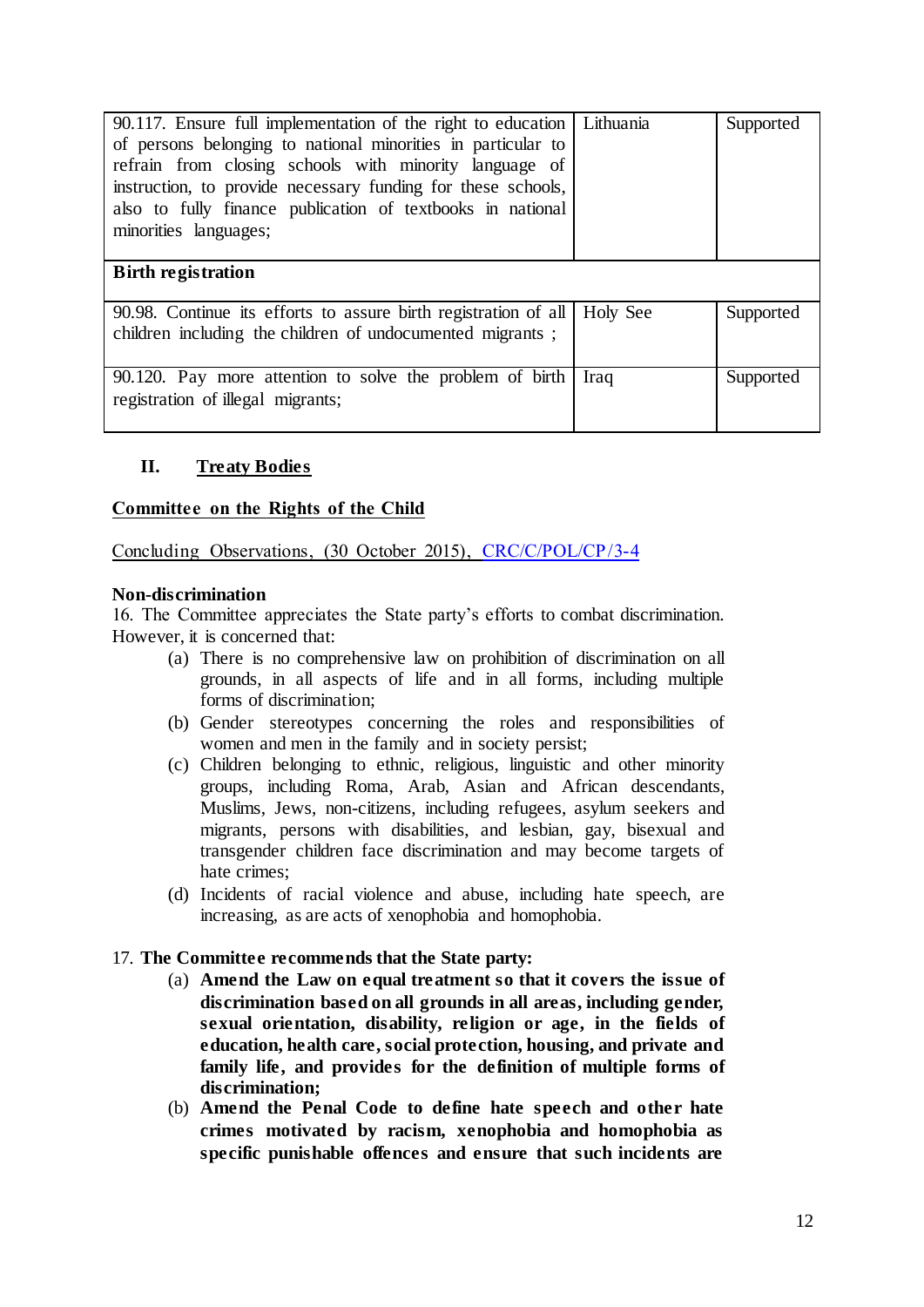**thoroughly investigated and that perpetrators are brought to justice;** 

(c) **Review and strengthen its measures to prevent and eliminate stereotypes, intolerance and discrimination among the general public and national and local authorities.**

#### **Nationality**

18. The Committee is concerned that the 2014 Census indicates that 2,000 stateless persons, including children, and over 8,000 foreigners with undetermined nationalities, including children, reside in the State party.

#### 19. **The Committee urges the State party to:**

- (a) **Take all necessary measures without delay to grant Polish nationality to stateless children;**
- (b) **Take appropriate measures to address the problem of children with undetermined nationalities residing in its territory;**
- (c) **Consider acceding to the 1954 Convention Relating to the Status of Stateless Persons and the 1961 Convention on the Reduction of Statelessness.**

#### **Right to identity**

20. The Committee is deeply concerned about the absence of regulation and the increasing number of baby boxes that allow for the anonymous abandonment of children in the State party, which is in violation of, inter alia, articles 6 to 9 and 19 of the Convention.

#### 21. **The Committee urges the State party to prohibit the use of baby boxes, strengthen and promote existing alternatives and consider introducing, as a last resort, the possibility of confidential hospital births.**

#### **Harmful practices**

28. The Committee notes with concern that the State party faces challenges in preventing forced marriages of girls in situations of migration as well as refugee and asylum-seeking girls.

29. **In the light of its general comment No. 18 (2014) on harmful practices, adopted jointly with the Committee on the Elimination of Discrimination against Women, the Committee recommends that the State party establis h a system to track all cases involving forced marriages among migrants, refugees and asylum seekers, effe ctively investigate such cases with a vie w to bringing perpetrators to justice and provide victims with shelters as well as appropriate rehabilitation and counselling services.**

#### **Education, leisure and cultural activities (arts. 28-31)**

42. The Committee welcomes the significant efforts made to reduce urban and rural disparities in accessing quality education, enhance the provision of early childhood education, integrate Roma children in mainstream schools and guarantee access to free public education and educational support services for foreign children, including asylum-seeking and refugee children. However, the Committee remains concerned that: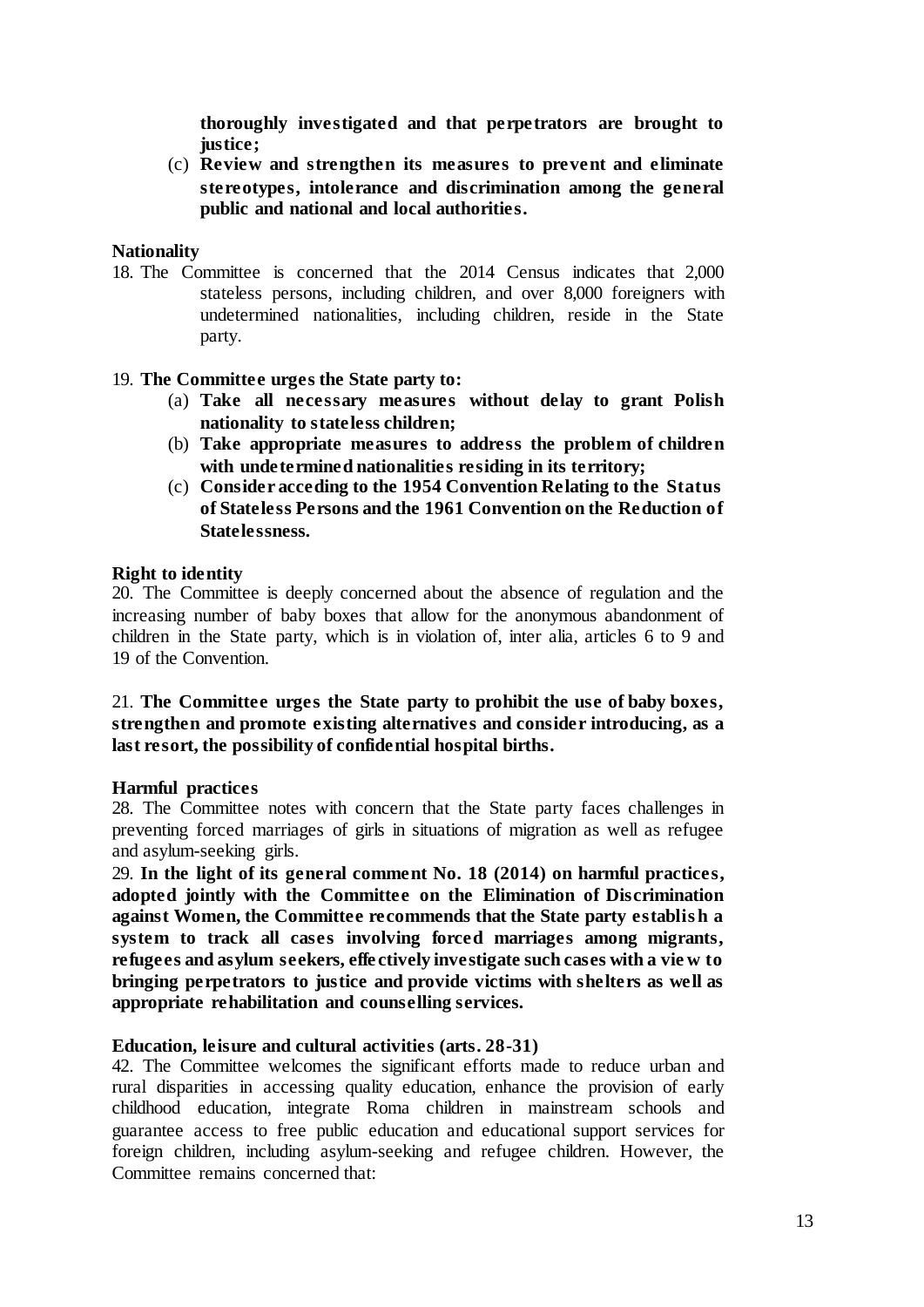- (a) Children living in rural areas and small towns still face inequality in accessing quality education;
- (b) Participation in preschool, primary, secondary and vocational education of Roma children remains lower than that of other children, and many Roma children still face difficulties keeping up in mainstream schools or are misplaced in special schools due to their low level of the Polish language and culturally insensitive testing;
- (c) Children with HIV/AIDS tend to be segregated in preschool and compulsory education;
- (d) Asylum-seeking children placed in detention centres do not have access to full-time education.
- 43. **The Committee recommends that the State party:**
	- (a) **Further step up its efforts to improve access to quality education in rural areas and in small towns, including access to preschool, secondary and higher education;**
	- (b) **Facilitate the participation and inclusion of Roma children in education at all levels, including preschool, raise awareness of teachers and staff of psychological and pedagogical counselling centres on Roma history and culture, ensure the use of non-verbal and culturally sensitive tests, and strengthen the role and capacity of Roma education assistants in compulsory education, by clearly defining their status, improving their working conditions and providing capacity-building opportunities;**
	- (c) **Eliminate stigma and discrimination against children with HIV/AIDs and their segregation in education in line with the**  Committee's general comment **No. 3 (2003) on HIV/AIDS and the right of the child and the 2006 International Guidelines on HIV/AIDS and Human Rights;**
	- (d) **Ensure the full enjoyment of the right to education by asylumseeking children, regardless of their status, length of stay or residence, on equal footing with all other children in the State party.**

#### **Asylum-seeking and refugee children**

44. The Committee welcomes the enactment of the Act on foreigners (2014), which introduced alternatives to the detention of asylum seekers. However, the Committee is concerned that:

- (a) The Act on foreigners still provides for the possibility of placing asylum-seeking children in detention together with their family members if an adult family member is in detention;
- (b) There are no procedures for systematically providing information to asylum- seeking children and their guardians on their rights and obligations, asylum procedures and available services;
- (c) There is no State-funded, free legal assistance for asylum seekers, including unaccompanied children;
- (d) The procedures for family reunification are not physically and economically accessible by many asylum seekers and refugees and are overly demanding in terms of requirements for documentation and physical verification of applicants;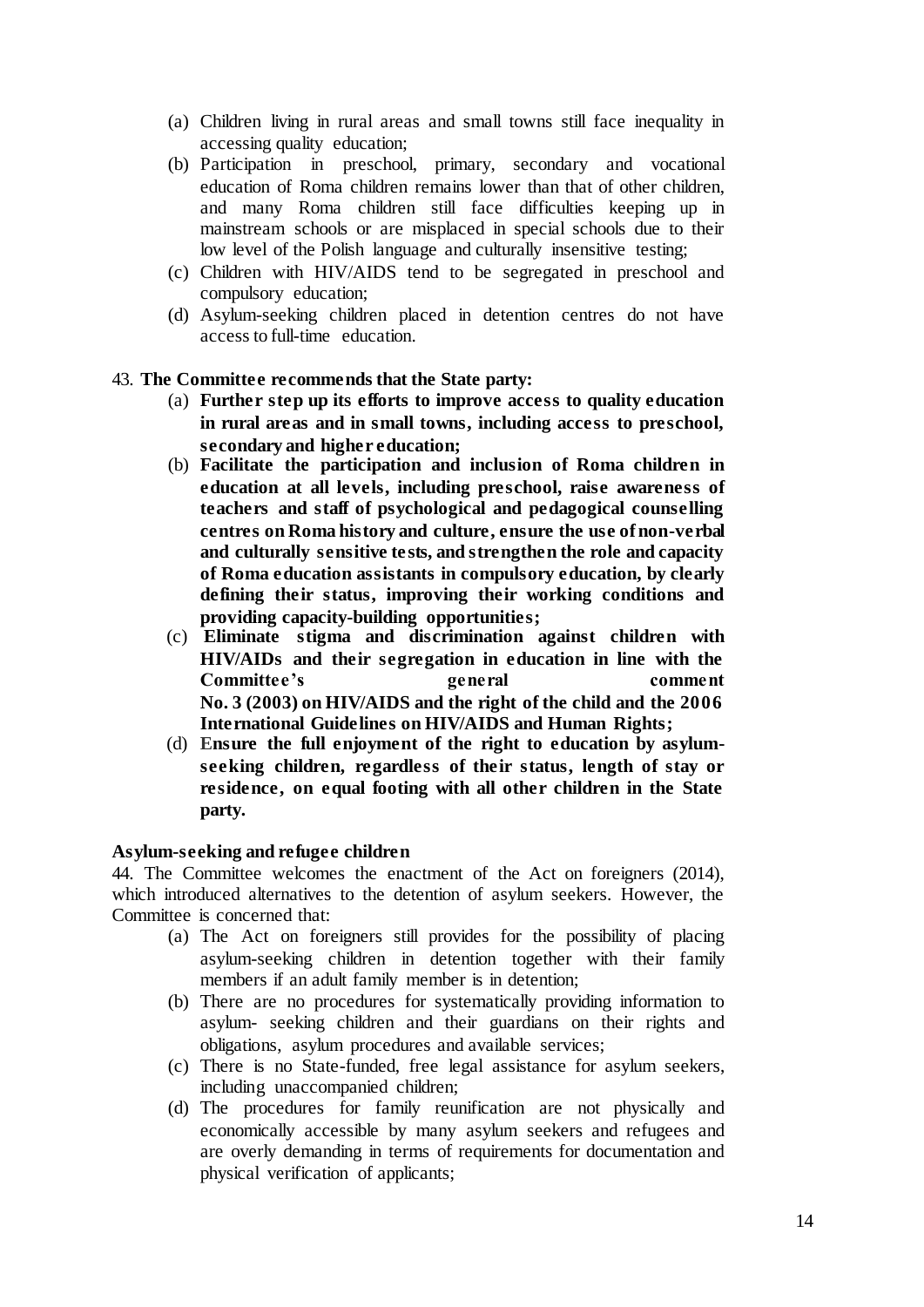(e) The majority of the beneficiaries of international protection in the State party face long-term homelessness and housing insecurity, in particular single-mother families and families with many children.

#### 45. **The Committee recommends that the State party:**

- (a) **Avoid all forms of detention of asylum seekers under 18 years of age and families with children and consider all possible alternatives, including unconditional release, prior to detention. Committee draws the State party's attention to the UNHCR's Revised Guidelines on Applicable Criteria and Standards relating to the Detention of Asylum-Seekers (26 February 1999);**
- (b) **In the light of the Committee's general comment No. 6 (2005) on the treatment of unaccompanied and separated children outside their country of origin, ensure that all asylum-seeking children and their guardians are systematically provided with information on their rights and obligations, asylum procedures and available services. In this regard, consider amending relevant national legislation, including the Act on protection of aliens within the territory of Poland (2003);**
- (c) **Consider expanding the scope of free legal assistance to all asylum-seeking and refugee children at all stages of the application process for international protection, by amending relevant legislation and providing financial support to nongovernmental organizations (NGOs) which provide legal assistance to asylum-seeking and refugee children;**
- (d) **Take all necessary measures to safeguard the principle of family unity for refugees and their children, including by making administrative requirements for family unification more flexible and affordable;**
- (e) **Improve the housing situation of children under international protection by ensuring access to adequate housing for groups with specific needs, such as single -mothers and families with many children, as well as by taking proactive measures to prevent homelessness among refugees.**

#### **Committee on the Elimination of all Forms of Discrimination against Women**

#### Concluding Observations, (14 November 2014), CEDAW/C/POL/CO/7-8

## **Trafficking in persons and exploitation of prostitution**

26. The Committee notes the legislative and policy measures that the State party has taken against trafficking in human beings and the various measures of assistance for victims of trafficking. It nevertheless remains concerned about the limited data on the extent and purpose of trafficking, the absence of information on the origin of victims and the limited evaluation of the measures taken. The Committee is also concerned about the low number of prosecutions and convictions of perpetrators of trafficking and forced prostitution and the limited training on gender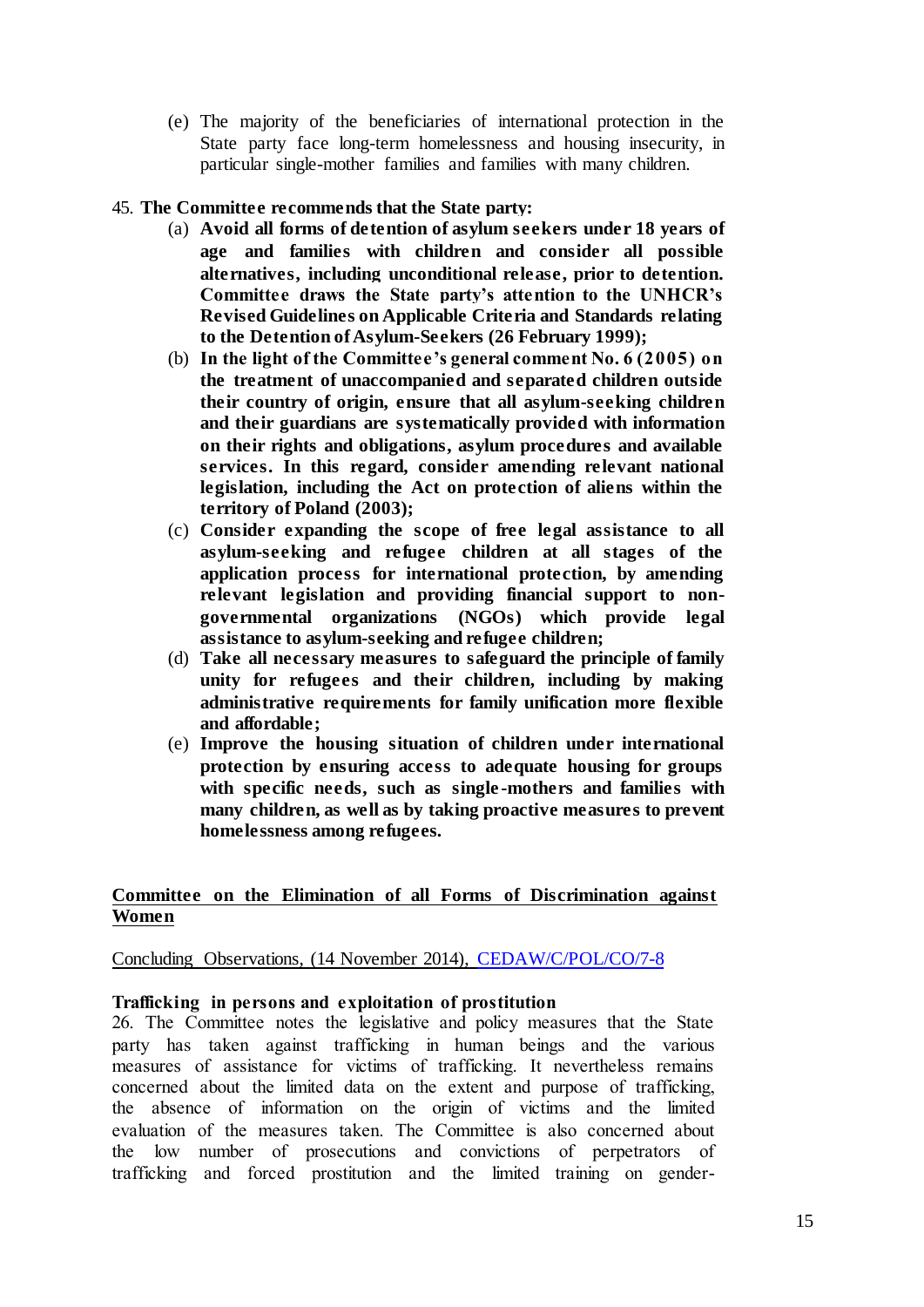sensitive investigation methods for law enforcement officers. The Committee further regrets the lack of information on the extent of prostitution and the limited measures taken by the State party to reduce the demand for prostitution and to provide alternative income-generating opportunities for women who wish to leave prostitution.

27. **The Committee recommends that the State party:**

- (a) **Compile and disseminate statistical data on the extent and purpose of trafficking and the countries of origin and destination of victims of trafficking;**
- (b) **Systematically monitor and evaluate the impact of measures against trafficking;**
- (c) **Ensure that women and girls who are victims of trafficking are identified properly and at an early stage and have access to medical care, legal aid, psychosocial counselling and rehabilitation and reintegration programmes, regardless of their ability or willingness to testify against traffickers;**
- (d) **Ensure effective prosecution and punishment of perpetrators of trafficking;**
- (e) **Train judges, prosecutors, the police and immigration officers, as well as social workers, on gender-sensitive ways to deal with victims of trafficking;**
- (f) **Address the root causes of trafficking and forced prostitution by increasing the promotion of educational and income-generating opportunities for women and girls, thereby minimizing their vulnerability to exploitation;**
- (g) **Address the demand side of prostitution and compile information on the extent of prostitution.**

## **Committee on the Elimination of Racial Discrimination**

#### Concluding Observations, (19 March 2014), CERD/C/POL/CO/20-21

#### **Discrimination against non-citizens**

15. The Committee is concerned about the continuing practice of detaining minors with their parents in guarded centres for asylum seekers, which prevents those minors from having access to an appropriate education. The Committee is further concerned about information that non-citizens, in particular migrants and refugees, face discrimination in the field of employment, that they are reportedly paid lower salaries, work longer hours without official contracts and also face discrimination in housing, as landlords are often reluctant to let a flat to foreign nationals or to sign agreements with them (arts. 5 and 6).

**The Committee recommends that the State party refrain from detaining asylum-seeking minors and fully implement the revised Act on the Education System to address their educational difficulties by providing language classes or tutorial assistance in their mother tongue. In light of its general recommendation No. 30 (2004) on discrimination against non-citizens, the**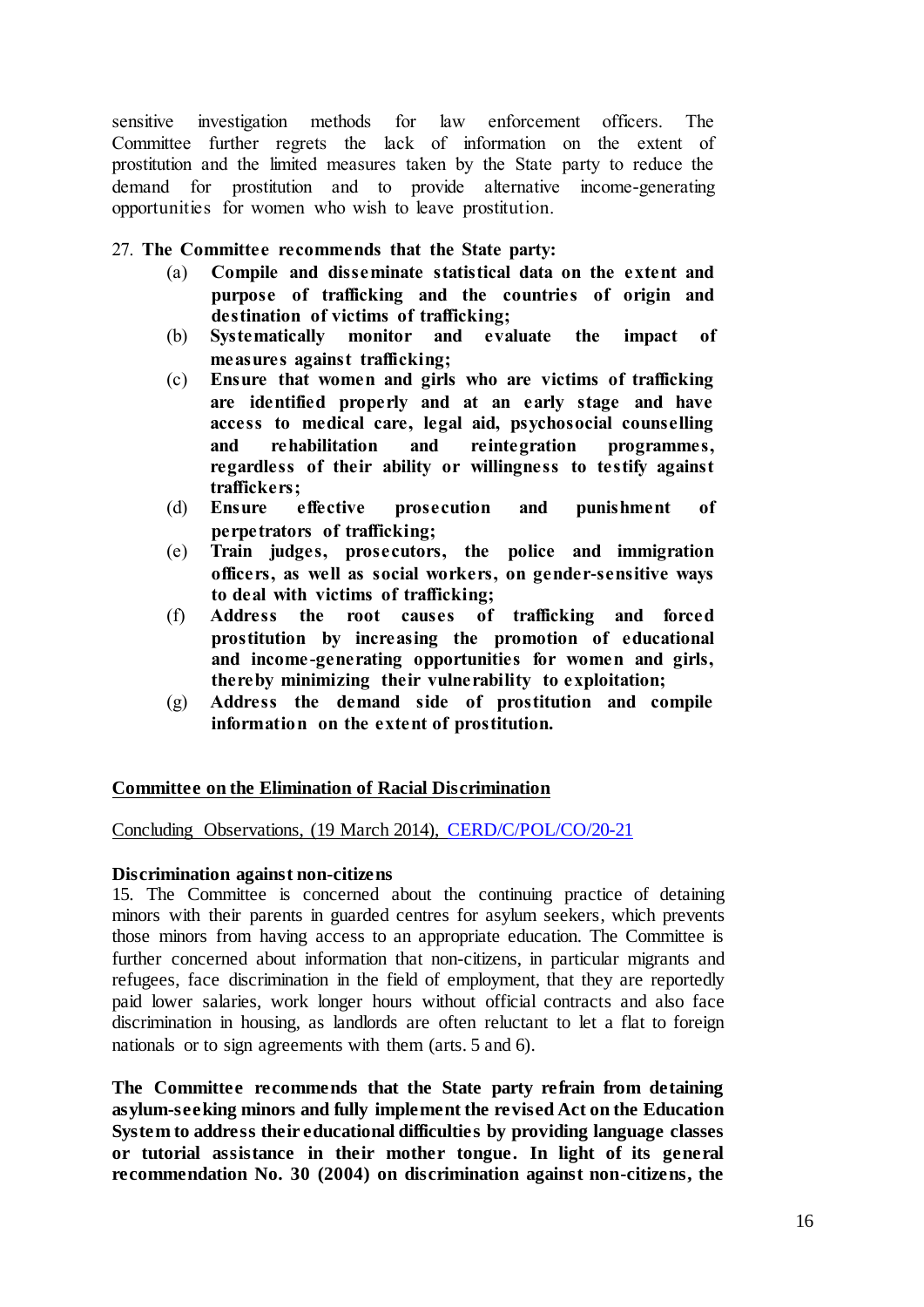**Committee recommends that the State party remove obstacles to the enjoyment of economic, social and cultural rights by non-citizens and strengthen its efforts to apply its legislation and the Convention to combat direct or indirect racial discrimination against them, in particular with regard to education, housing and employment.**

#### **Committee against Torture**

Concluding Observations, (23 December 2013), CAT/C/POL/CO/5-6

#### **Non-refoulement and extradition**

12. The Committee is concerned that foreigners can be expelled from the State party without having their expulsion decision reviewed by an independent and impartial mechanism. In addition, the Committee is concerned that the State party has not been respecting the principle of non-refoulement as it has sometimes refused to recognize a foreigner's refugee status as the sole reason to refuse extradition to a country where his or her life or personal integrity would be threatened (arts. 3 and 16).

**The Committee recommends that the State party ensure that it complies fully with its obligations under article 3 of the Convention and that individuals under the State party's jurisdiction receive appropriate consideration by the competent authorities and are guaranteed fair treatment at all stages of proceedings, including an opportunity for effective and impartial review by an independent decision mechanism on expulsion, return or extradition, with suspensive effect. It also recommends that the State party fulfil its non-refoulement obligations and guarantee the right to appeal the issuance of an extradition warrant where there are substantial grounds for believing that a person would be at risk of being subjected to torture.** 

#### **Protection of asylum seekers**

13. The Committee welcomes the proposed amendments to the Aliens Act of 2003, which introduce alternatives to detention and give more categories of persons the right to family reunification. However, it remains concerned that under the current legislation asylum seekers, including children, are detained in guarded centres in prison-like conditions prior to expulsion. It is also concerned that insufficient legal assistance is provided to asylum seekers, especially those in detention centres (arts. 3, 10 and 11).

**The Committee recommends that the State Party refrain from detaining asylum-seekers, including children, and guarantee them — including those who may face detention — access to independent, qualified and free legal advice and representation, in order to ensure that the protection needs of asylum seekers, refugees and other persons in need of international protection are effectively recognized.**

14. The Committee is concerned about the lack of a mechanism in the State party to identify vulnerable asylum seekers who are victims of torture and the